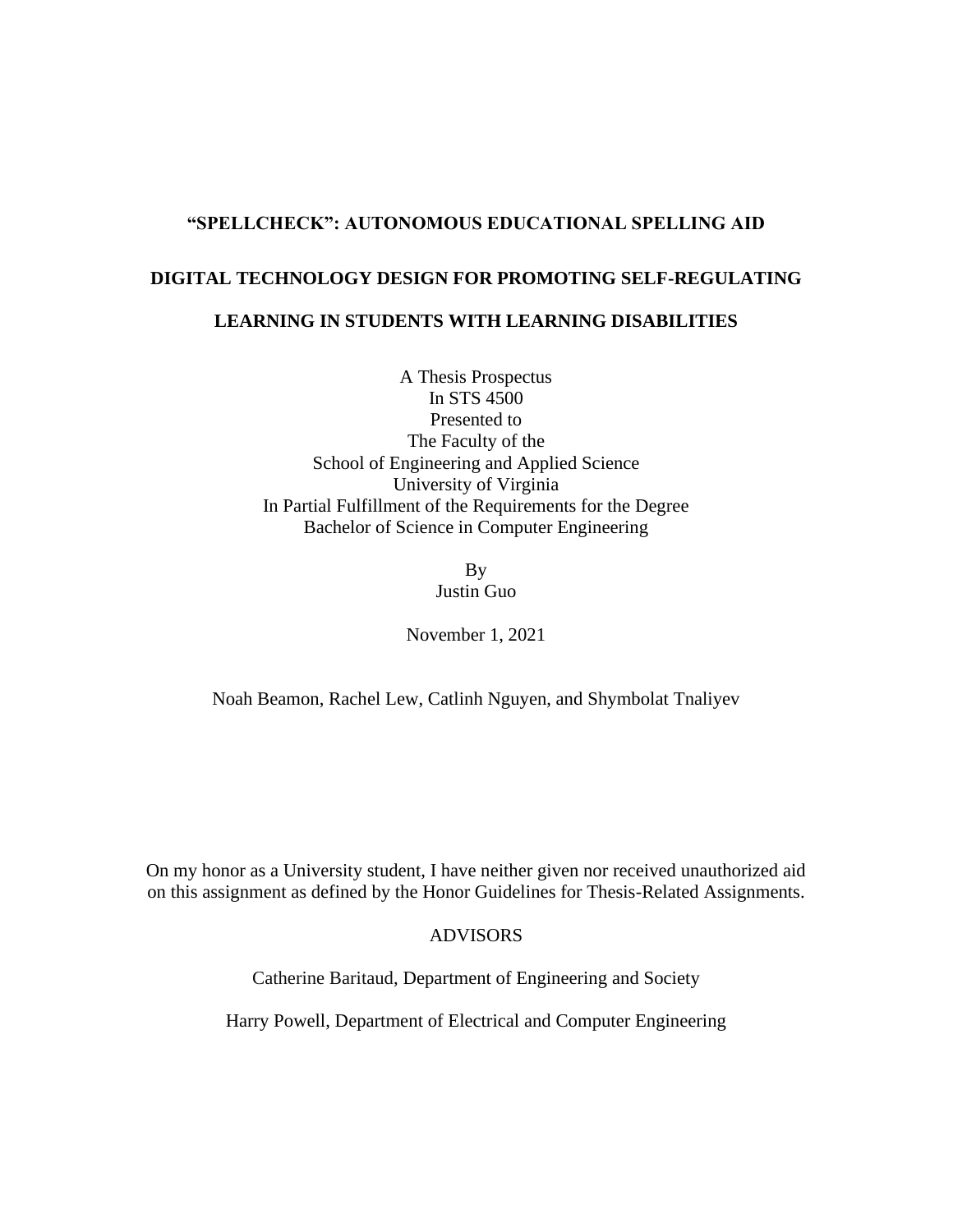In the modern age, digital tools have been rapidly conforming into everyday lifestyles. Hamzi, Echantoufi, Khouna, and Ajana draw from their study that "almost half of students spend 18.75% of their free time using digital devices which are estimated to 1440 hours per year" (2021, p. 285). The COVID-19 pandemic has created a "paradigm shift in the way educators deliver quality education—through various online platforms", changing the role technology played in teaching (Pokhrel & Chhetri, 2021, p. 134). The usage of digital tools can be beneficial to the academic progress of students; Gissel and Andersen note in their study that introducing a computer-based reading support with text-to-speech functionality supported reading comprehension skills in the tested children (Gissel & Andersen, 2021, p. 297). Development for educational tools and technologies has skyrocketed since the beginning of the pandemic; "Venture and equity financing for education technology start-ups has more than doubled, surging to \$12.58 billion worldwide last year from \$4.81 billion in 2019" (Singer, 2021, para. 2). However, despite the uptake in investment into robotic educational technologies, adoption of these applications into the classroom environment have been slow because many of them do not show signs of academic benefit (Singer, 2021, para. 10). The main motivation behind the technical and STS projects is the rising push towards incorporating new technological devices into education.

The goal of the technical project is to create a prototype of an autonomous machine that allows the user to spell out objects with physical letter blocks and give instant feedback. Loosely coupled with the technical project, the STS project aims to create a design methodology for digital tools to promote self-regulating learning in children with learning disabilities. The technical project does not directly address teaching students with learning disabilities, but it does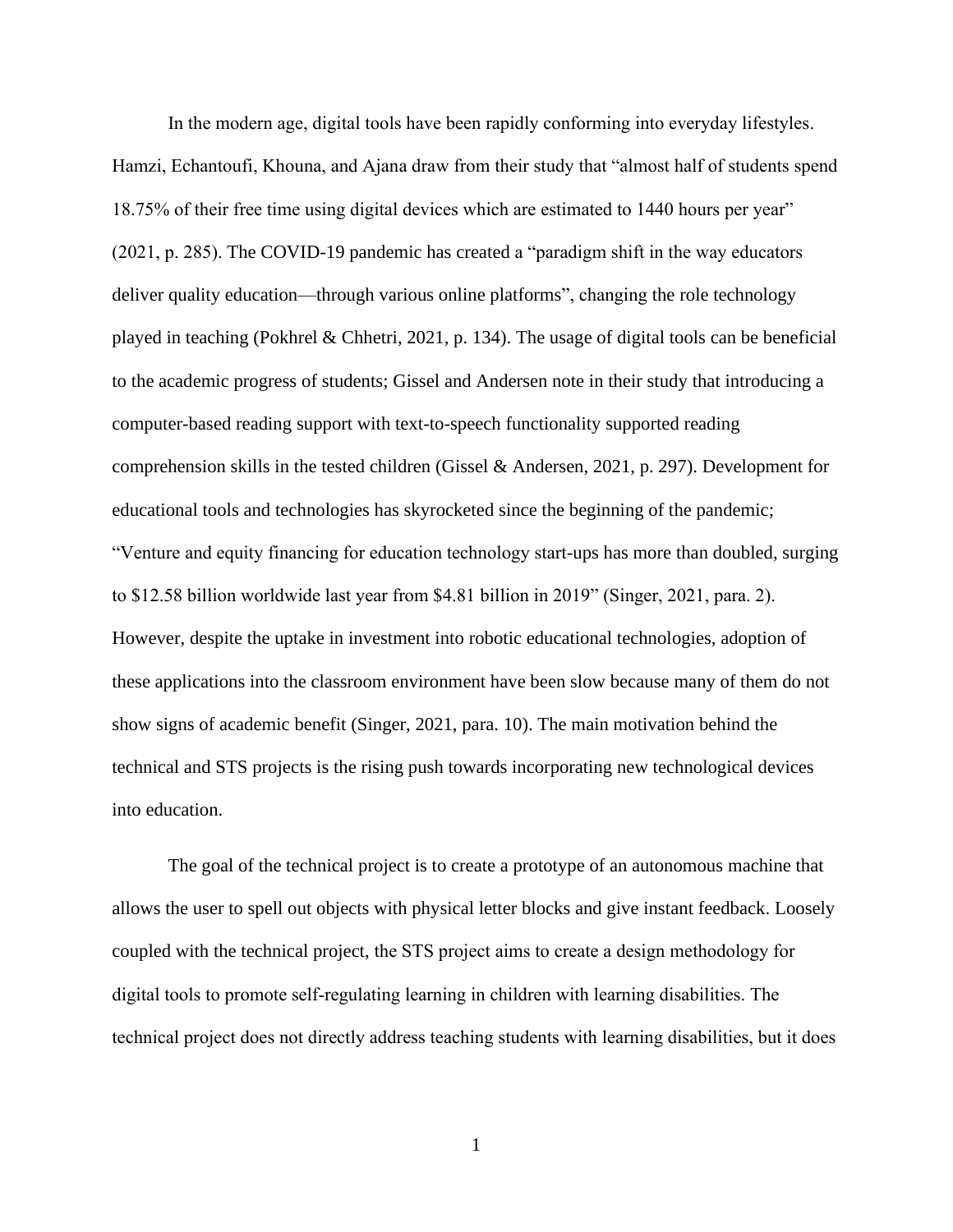provide insight into certain considerations a product must account for use in schools, such as design constraints for safety and the level of relative affordability.

The technical project will be done over the course of the current semester. Figure 1 below depicts the project completion dates of the technical project components as well as the presentation dates for the STS project prospectus, outlining how our team plans to reserve a large amount of time in the semester for system verification and testing. The goal of reserving time for



Figure 1. Gantt chart timeline. Graphical interpretation of the predicted progress of the technical and STS research projects over the 2021 fall semester. (Guo, 2021)

testing is to leave room for gathering feedback from our technical advisor, allowing us to change our game methodology as new requirements appear.

### **"SPELLCHECK": AUTONOMOUS EDUCATIONAL SPELLING AID**

The team technical project, which our team named "SpellCheck", is a tool designed to teach children between the ages of five and seven how to spell words using physical letter blocks. The project displays images using an LCD screen and prompts the user to use letter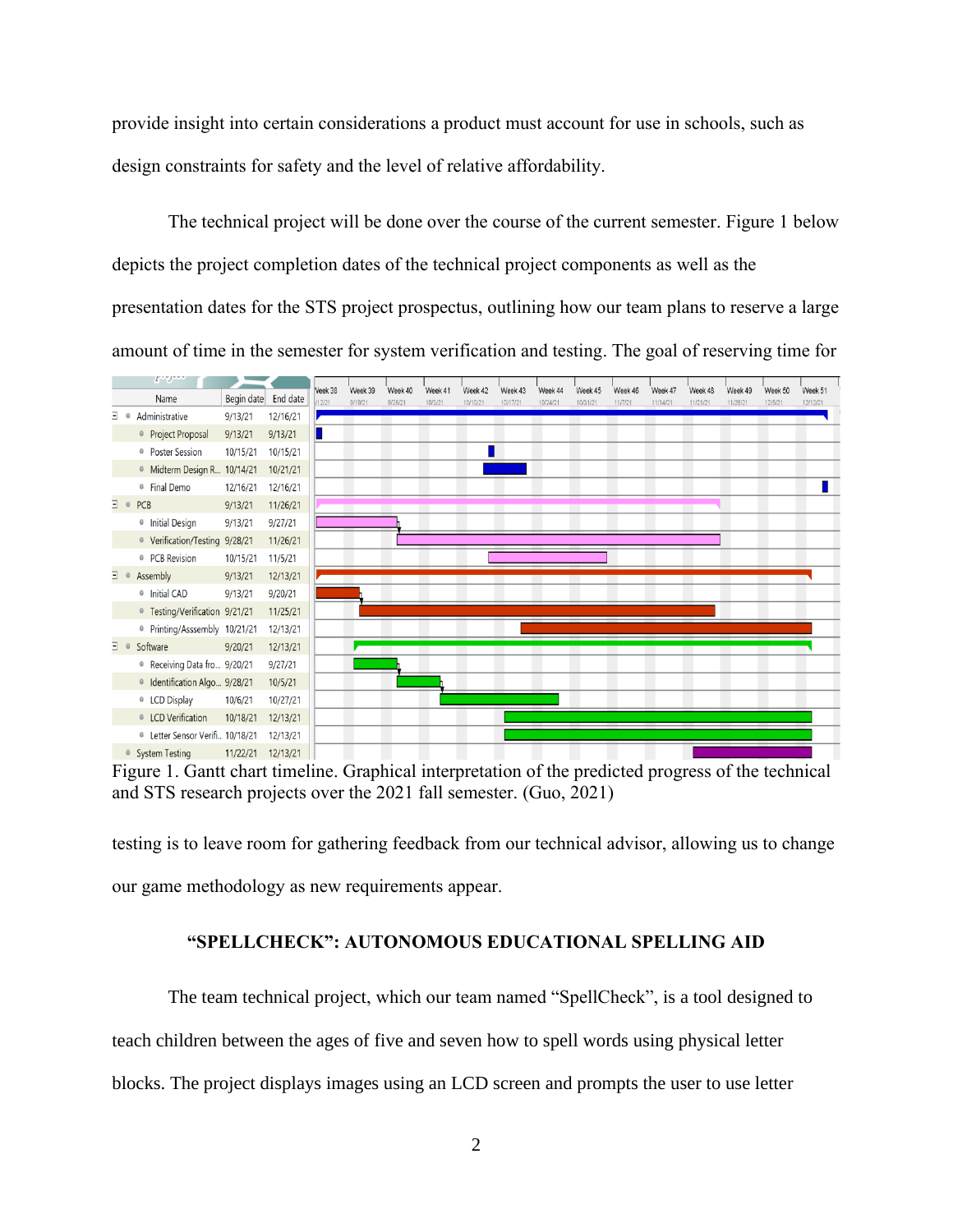blocks to spell out the object, updating the image based on the combination of the letter blocks after the user places blocks. The physical letter block signals are decoded into digital letters by reading a set of magnets inside each block, which is dependent on the number and placement of the magnets. A MSP432P401R microcontroller, manufactured by TI Instruments, is the main software driver of the project.



**Block Front View** 

**Block Back View** 

Figure 2: SpellCheck concept visualization. The diagram shows the letter blocks, where the user places them, and the LCD that displays an image. (Guo, 2021)

The microcontroller reads the analog inputs from the letter blocks the user inputs, converts the input into letters in software, and then updates the finite state machine of the system and updates the image on the LCD screen. A wall transformer is also included to provide power to the system, complete with bypass capacitors to prevent sudden discharges. Figure 2 displays the vision our group has for the technical project.

Debugging software, like Code Composer Studio, signal generators and analyzers, and the National Instruments laboratory are available for us to use during the development of the project.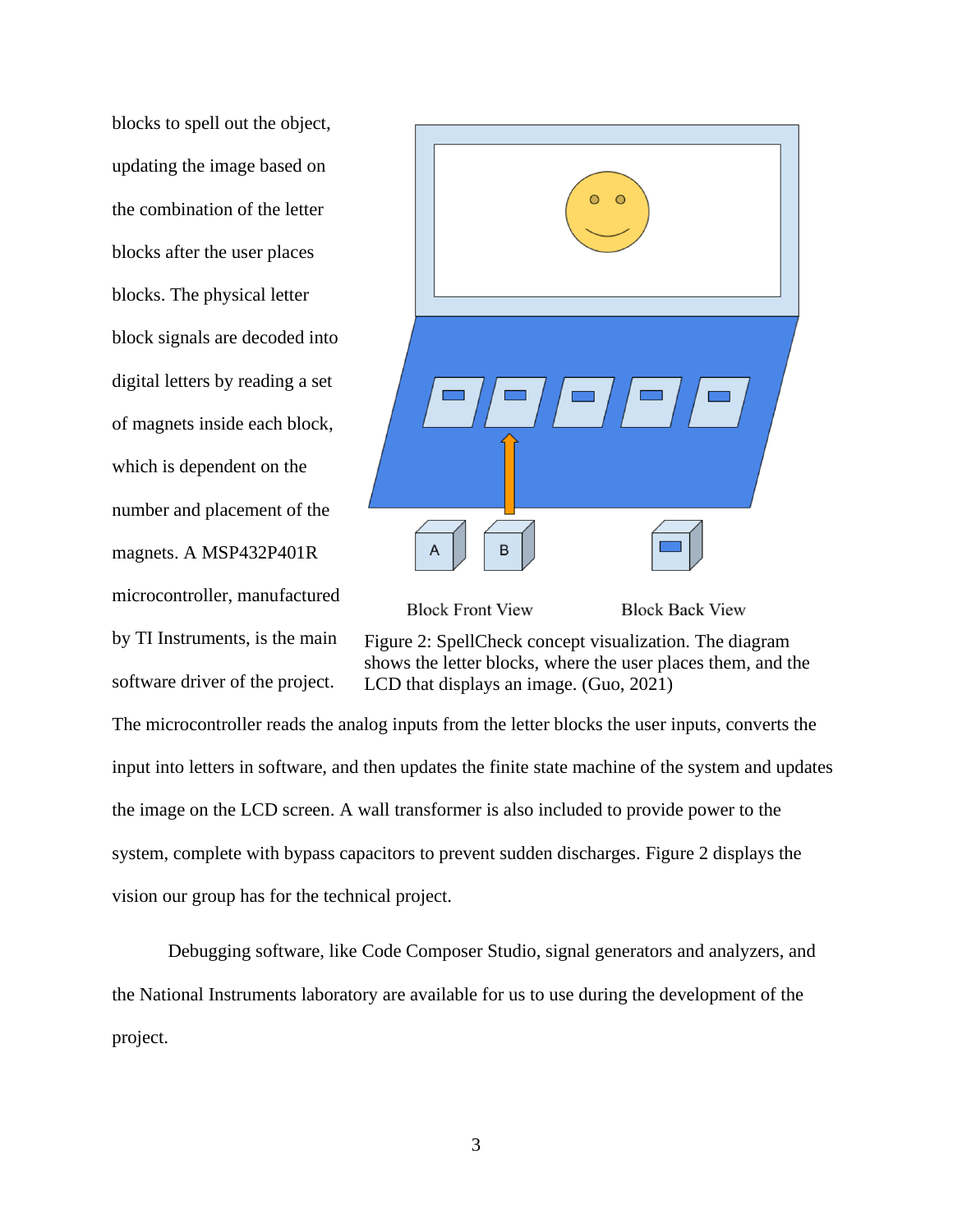The objectives of the technical project are to introduce an educational tool that uses an analog interface, is economically viable for classroom purchase, and is functionally viable for child play. The technical project stresses the integration of analog interfacing with the user through the use of physical letter blocks the user interacts with and sends as input into the device. Abdi and Cavus (2019) state that "exposing children to the use of mobile devices and other electronic devices specifically with Internet connectivity has a negative impact on them" (p. 30). For instance, Abdi and Cavus note that Internet connectivity can give children access to unwanted content, and that "Frequently using these devices can also negatively affect children's social lives and behavior" (p. 30). The physical interface of the design "enhances the educational value of children's play and enables physical objects to be effectively connected to virtual content of the learning material", allowing for stronger reinforcement learning (Abdi & Cavus, 2019).

In order to make the technical project functionally viable towards children, the project will also focus on ways to make the project engaging towards our target audience. "Gameplay is a significant reason for children's advancement and it is the primary impetus when structuring instructive exercises", implying that engagement with the game is additionally part of the objective in creating educational toys (Abdi & Cavus, 2019, pp. 31-32). Players are more likely to be engaged in the "game" when it provides adaptive challenges (Xu, Chen, Eutsler, Geng,  $\&$ Kogut, 2020, p. 894), indicating that the design should be centered around matching the users with spelling out words of their own skill levels. The technical project will attempt to match words with a calculated skill level of the user in order to maximize the user's engagement with the game. Time spent with the game is "essential for students to get familiar and comfortable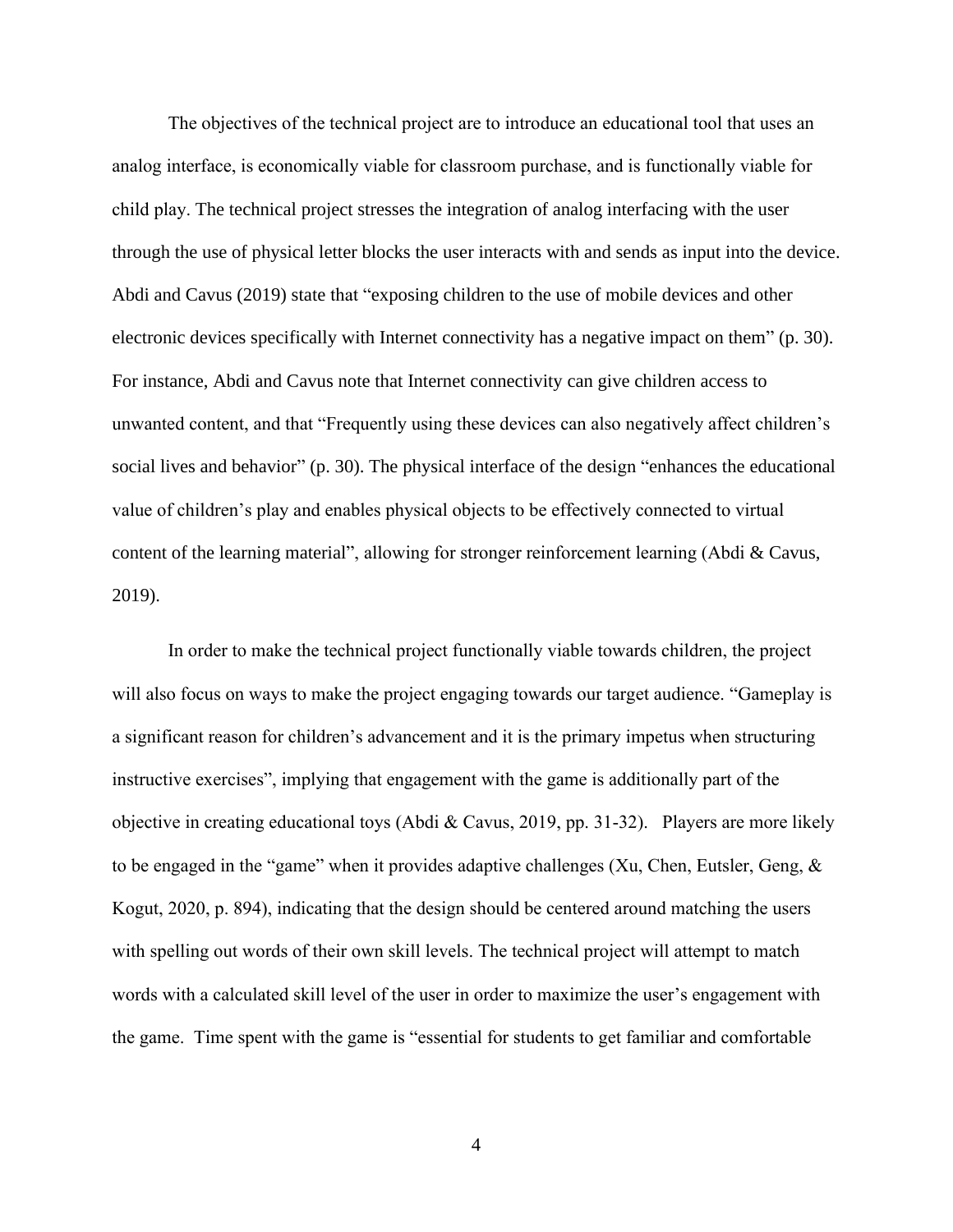with the digital platform or tool", which leads to a point where the device can be used by the user alone, without any other people interfering (Kang, 2018, p. 739).

Building and prototyping the technical project system will take place during the current semester. The technical project is a capstone project overseen by Professor Harry Powell, who is a professor in the Electrical and Computer Engineering department at the University of Virginia. The other team members are Noah Beamon, Rachel Lew, Catlinh Nguyen, and Shymbolat Tnaliyev, who are all fourth-year students in the Electrical and Computer Engineering department.

# **DIGITAL TECHNOLOGY DESIGN FOR PROMOTING SELF-REGULATING LEARNING IN STUDENTS WITH LEARNING DISABILITIES**

Self-regulated learning in educational settings can be defined as the "active, constructive

process whereby learners set goals for their learning and then attempt to monitor, regulate, and control their cognition, motivation, and behavior, guided and constrained by their goals and the contextual features in the environment" (Lichtinger & Kaplan, 2015, p. 120). Harwood and Koyama (2020) describe self-regulated learning as a three-step cycle, depicted in Figure 3 on the right,



Figure 3: Model of self-regulated learning. Students set goals in the forethought step, take action in the performance step, and reflect on their actions in the final step. (Adapted by Guo (2021) from Harwood & Koyama, 2020)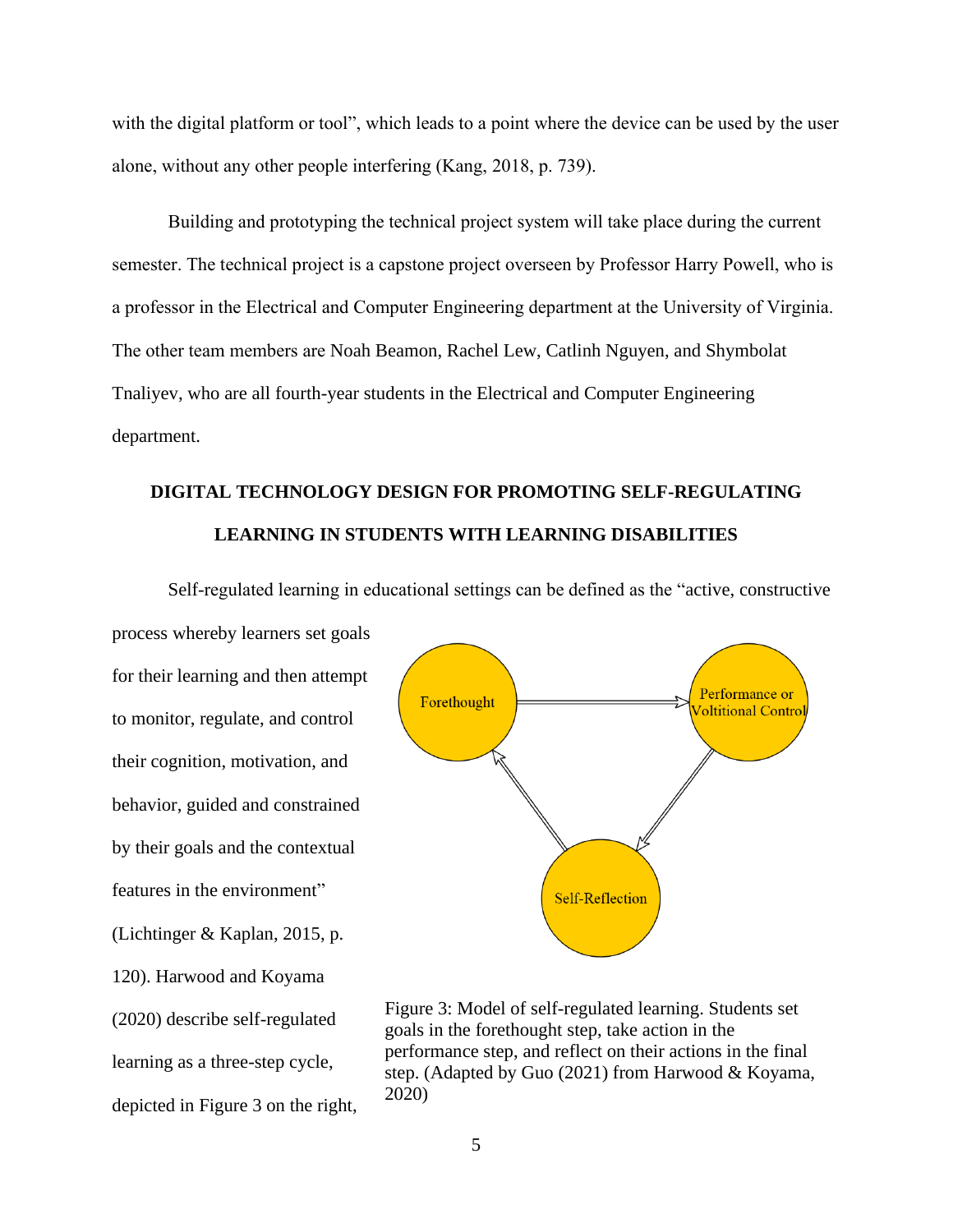showing how self-regulation leads to feedback cycles of attempting different strategies to reach a goal.

In students with learning disabilities, categorized as students who have characteristics that hinder their academic progress, a common experience is of academic failure and low expectations for success, preventing them from developing positive self-regulating learning techniques and ultimately lowers their efficacy to reach their goals and finish assignments (Lichtinger & Kaplan, 2015, p. 124). The continual experience of academic failures in students with learning disabilities are "associated with a sense of alienation from school, avoidance of challenging tasks, and self-handicapping strategies", making academic progress even more difficult to achieve (Lichtinger & Kaplan, 2015, p. 124).

By eighth-grade, students with learning disabilities greatly lag behind other students in their educational progress; "seventy one percent of eighth-grade students with learning disabilities (LD) score below basic in reading, compared to 18% of students without disabilities, making it difficult for them to gain content knowledge from texts" (Lauterbach et al., 2020, p. 227). Despite this, secondary content teachers often do not align their instruction with these students' needs. Lauterbach et al. (2020) notes that often times teachers "felt they were not responsible for students' inability to read texts … traditional methods (e.g., lecturing) could circumvent reading difficulties, and that students could learn content without learning to read text … they chose not to teach literacy skills even when they were aware students needed them", indicating that students with learning disabilities fall further behind due to the teacher's perspective on their role in educating their students (p. 228). This further reinforces the idea that without an established strong set of self-regulated learning techniques, students with learning disabilities will be challenged to develop self-efficacy in academic settings.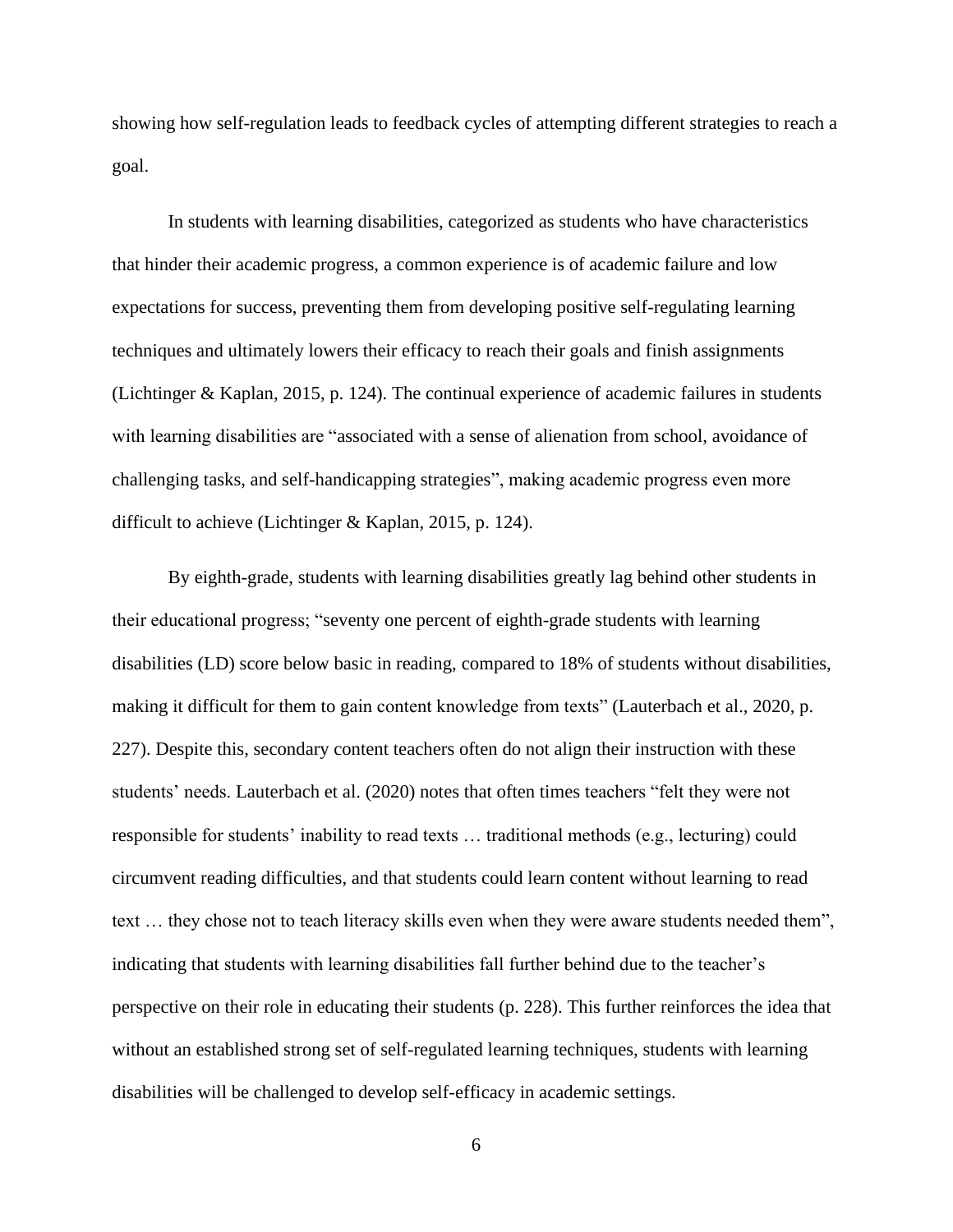#### **THE USAGE OF DIGITAL TECHNOLOGIES FOR SELF-REGULATED LEARNING**

The STS research project will focus on the application of digital devices to promote positive self-regulating learning techniques in students with learning disabilities. To achieve this, the STS paper will examine the integration of digital devices into educational settings using the Social Construction of Technology framework (Pinch & Bijker, 1984, p. 416). The social construction of technology framework presents feedback from the relevant social groups, allowing the engineers of the artifact, in this case digital devices, to make changes until it reaches stabilization. Stabilization occurs when all of the social groups perceive the artifact in the same way, so that in the end all social groups associate the artifact with a certain design and with a set of usages (Pinch & Bijker, 1984, pp. 424-425). Figure 4, on page 8, shows the connections of relevant social groups that influence the design, development, and implementation of new digital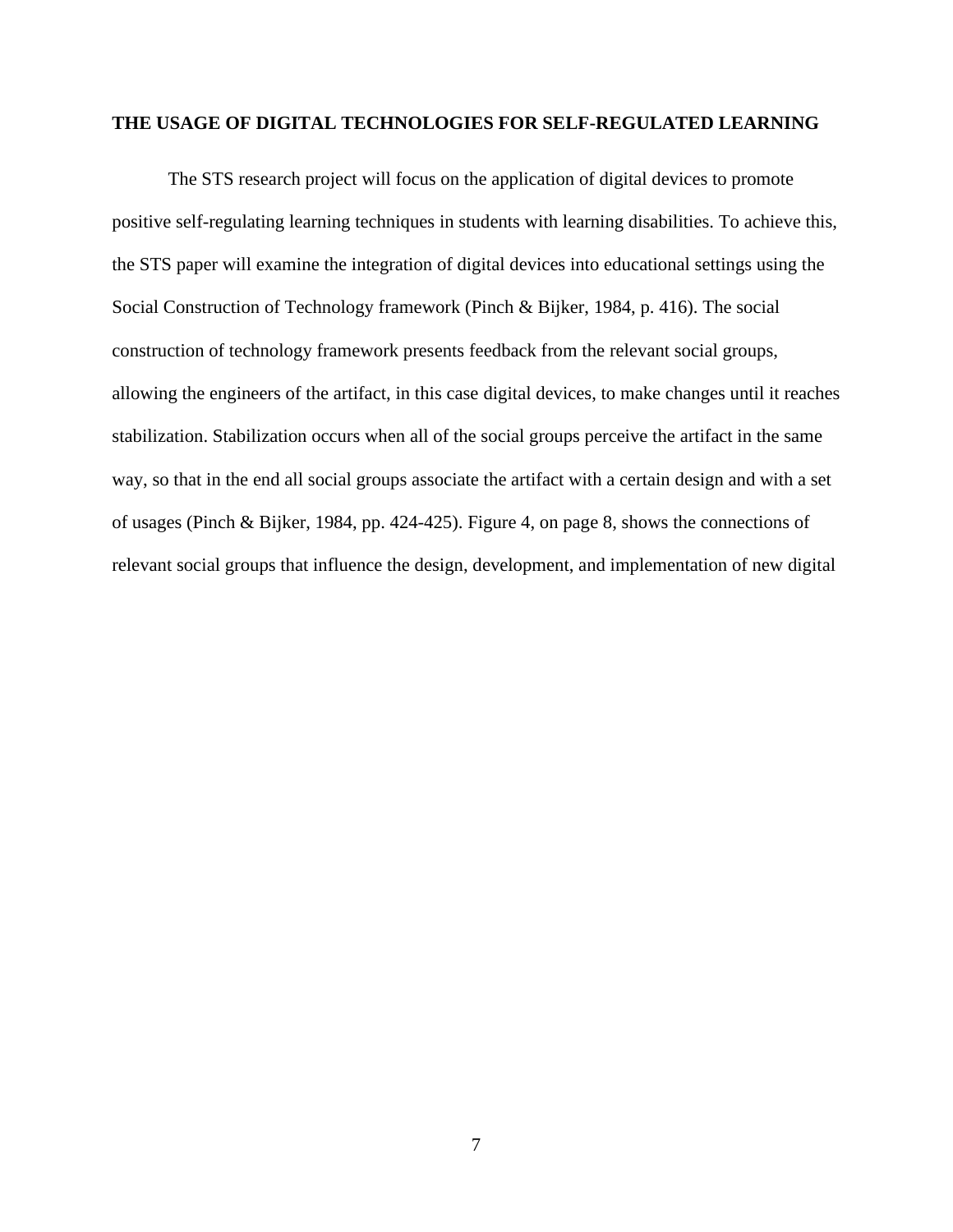tools into school settings. Using the Social Construction of Technology framework, the STS project aims to analyze the relationship of these relevant social groups to create a methodology describing an effective and achievable method of integrating educational digital tools for students with learning disabilities. The project will also consider the acceptance of newly developed digital tools into education environments as well as the efficacy of using digital tools



Figure 4: Adaptation of the Social Construction of Technology framework for new placing digital tools in context of educational settings. Each social group has a different interpretation of what an educational digital tool is, creating conflicts in the implementation of the artifact. (Adapted by Guo (2021) from Pinch & Bijker, 1984)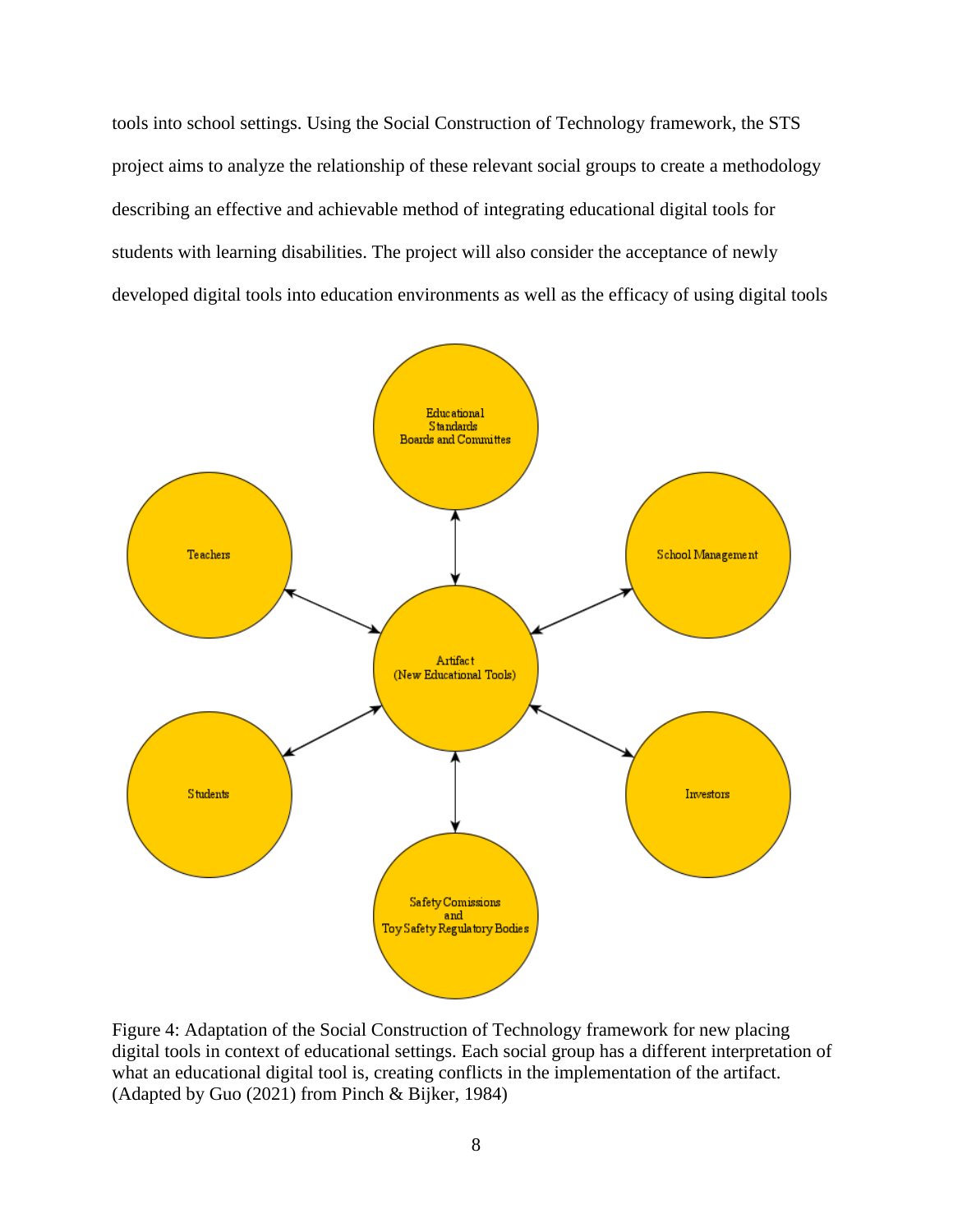on self-regulating learning in children with learning disabilities. Without the strong integration of the artifact with educational environments, newly presented digital devices would not reach a large target audience and would thus not be a reasonable solution for addressing learning behavior.

In context of the development of educational tools, artifacts can be examined by their behavior to adapt to design requirements. Kucirkova and Flewitt (2020) writes that "that there are five principal external barriers that impede technology integration: lack of teacher confidence and skills; lack of time; lack of effective training; lack of well-organized access to resources; and technical problems", noting that accessibility to technology and the resources necessary to set up new systems up are considerations that digital technologies must design for (p. 136). Furthermore, Alelaimat et al. (2020) that many teachers agree with the integration of technology in early education, with one example of a report stating that "technology and digital media are important tools that all teachers should use in the 21st century. When I become a teacher in the future, I will definitely use technology in my classroom." (p. 306). However, technological integration with educational curriculums was different, as "most of the teachers interviewed … indicated that integrating technology into education did not seem to be a priority in their study plan … technology-related courses were not adequate, as these courses neither improved their technological skills nor increased their awareness about how to integrate technology into education" (Alelaimat et al., 2020, p. 308). This perspective highlights how the teacher is a prominent social group affecting the design of digital technologies for education; the efficacy of digital technologies is limited by the teacher's ability to understand and properly implement the intended system. The STS project will analyze the levels of accessibility and familiarity with new digital educational tools necessary to promote implementation.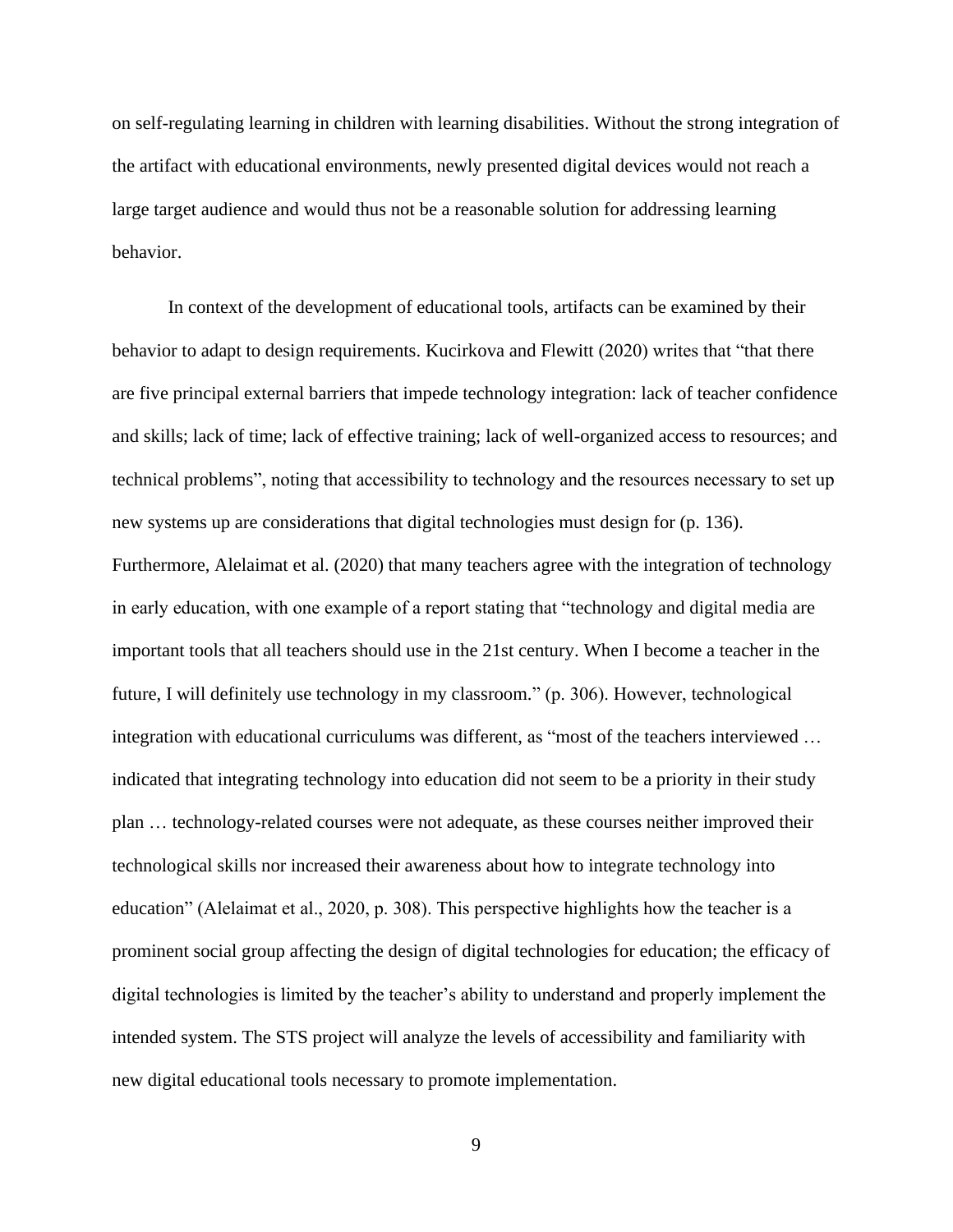Lauterbach et al. (2020) notes that three common themes from interviews with expert level teachers in educating students with learning disabilities are "understanding LD in the context of learning content", "developing literacy skills with an eye toward the future", and "integrating knowledge of content and strategy to further students' learning", indicating that the experts attempted to build positive self-regulated learning techniques in their students by setting goals and preparing the students to achieve them (p. 232). While not targeted towards students with learning disabilities directly, Hartwood and Koyama (2020) present one case of using digital technology to promote self-regulated learning; by appropriating the videoconferencing software Zoom, they shifted their writing center's operations online (p. 170). The one-on-one video sessions were designed to promote self-regulated learning behavior by issuing a tutorial preparation form, with space for writing down goals and reflections, and by sending out email copies of forms to students (Hartwood  $&$  Koyama). In contrast to the previous physical face-toface model, students left "completing the learning cycle with their professor as the recipient of their reflections rather than the student" (Hartwood & Koyama, 2020, p. 170). The usage of Zoom here shows how an existing digital technology was adapted and modified to fit the writing center's needs. Zoom in this context does not present a direct solution to promoting selfregulated learning in students. It instead serves as an alternative method to use traditional teaching pedagogies, where students could still meet for one-on-one writing sessions. The STS research project will also explore the idea that digital technologies can indirectly promote selfguided learning in students with learning disabilities by providing more efficient ways to disseminate existing teaching practices.

Finally, the STS project will consider the possibility of digital technologies providing a direct solution. Another common theme among the teachers interviewed by Lauterbach et al.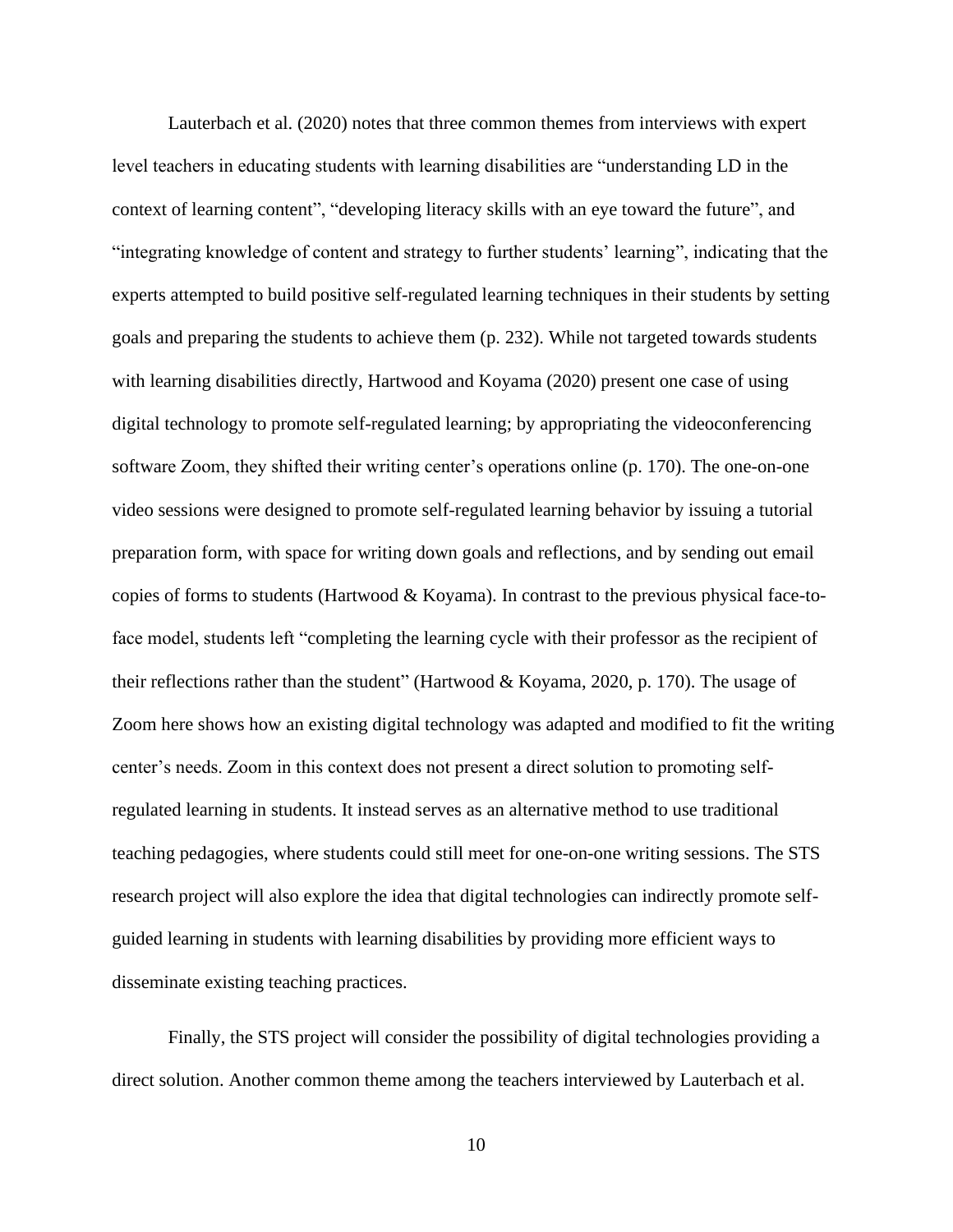(2020) was that the experts prioritized the students' literacy skills over the content of their teaching materials (p. 232). Digital devices designed to teach literacy skills could directly contribute to promoting self-regulating learning by removing the social pressures of early failures on students with learning disabilities.

## **THE MODERN CLASSROOM**

The technical project will be a prototype of an educational tool designed to teach spelling to children, and the STS project will be a scholarly article focusing on the usage of digital technology to promote positive self-regulated learning behaviors in students with learning disabilities. With the current explosive trend of investment and research into educational digital tools, both projects ultimately attempt to explore new teaching pedagogies and modernize traditional classroom practices.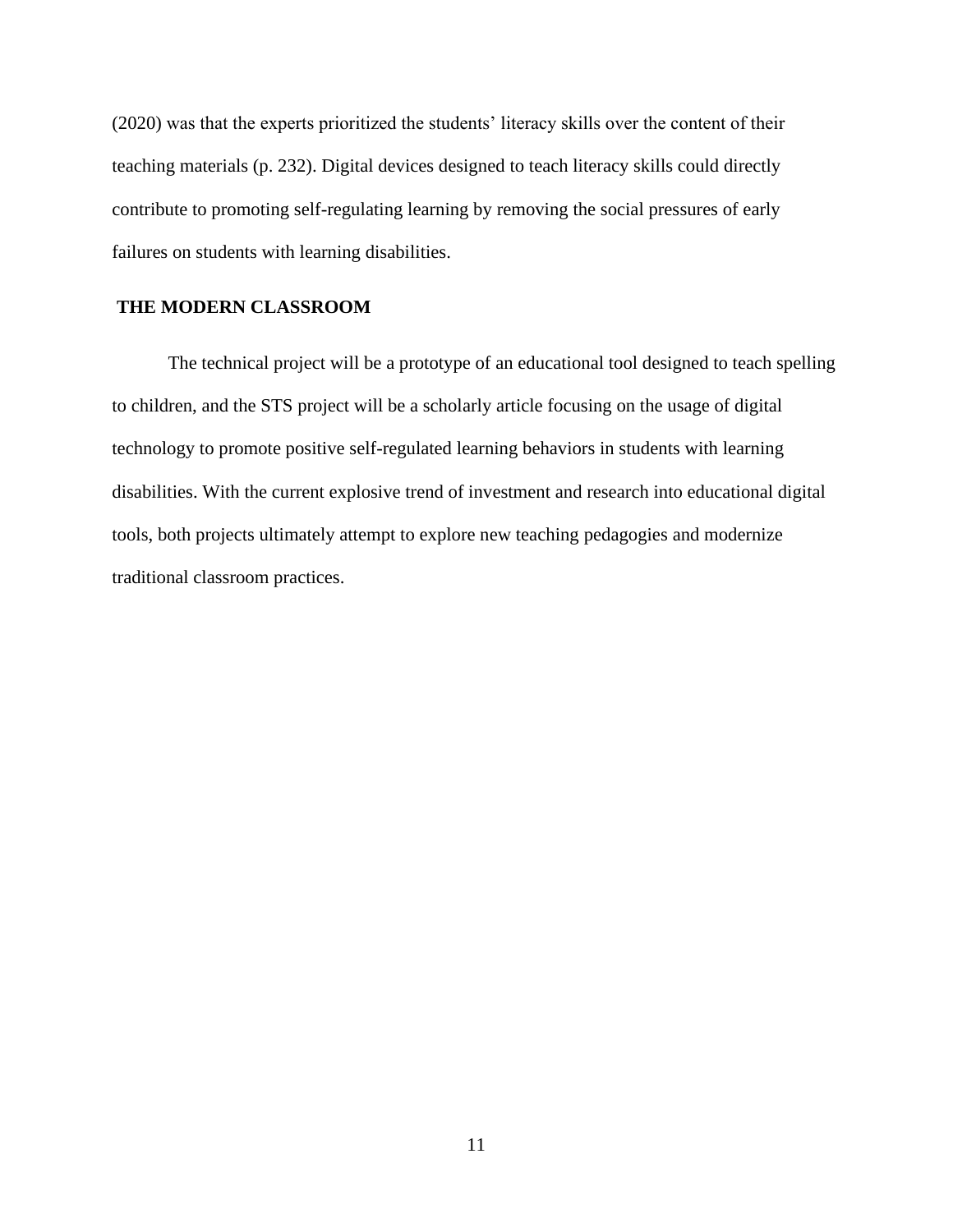#### **REFERENCES**

- Abdi, A. S., & Cavus, N. (2019). Developing an electronic device to teach English as a foreign language: Educational toy for pre-kindergarten children. *International Journal of Emerging Technologies in Learning, 14* (22), 29–44. <https://doi.org/10.3991/ijet.v14i22.11747>
- Alelaimat, A. M., Ihmeideh, F. M., & Alkhawaldeh, M. F. (2020). Preparing preservice teachers for technology and digital media integration: Implications for early childhood teacher education programs. *International Journal of Early Childhood*, *52*(3), 299–317. https://doi.org/10.1007/s13158-020-00276-2
- Gissel, S. T., & Andersen, S. C.  $(2021)$ . A cluster-randomized trial measuring the effects of a digital learning tool supporting decoding and reading for meaning in grade 2. *Journal of Computer Assisted Learning, 37* (2), 287–304.<https://doi.org/10.1111/jcal.12488>
- Guo, J. (2021). *Adaptation of the Social Construction of Technology framework for new placing digital tools in context of educational settings.* [Figure 4]. *Prospectus* (Unpublished undergraduate thesis). School of Engineering and Applied Science, University of Virginia. Charlottesville, VA.
- Guo, J. (2021). *Gantt chart timeline.* [Figure 1]. *Prospectus* (Unpublished undergraduate thesis). School of Engineering and Applied Science, University of Virginia. Charlottesville, VA.
- Guo, J. (2021). *Model of self-regulated learning.* [Figure 3]. *Prospectus* (Unpublished undergraduate thesis). School of Engineering and Applied Science, University of Virginia. Charlottesville, VA.
- Guo, J. (2021). *SpellCheck concept visualization.* [Figure 2]. *Prospectus* (Unpublished undergraduate thesis). School of Engineering and Applied Science, University of Virginia. Charlottesville, VA.
- Hamzi, A., Echantoufi, N., Khouna, J., & Ajana, L. (2021). Effects of using digital tools on the process of memorization. *International Journal of Emerging Technologies in Learning*, *16*(4), 278–295.<https://doi.org/10.3991/ijet.v16i04.18285>
- Harwood, C., & Koyama, D. (2020). Creating a virtual writing center to support self-regulated learning. *Studies in Self-Access Learning Journal, 11*(3), 164–186. <https://doi.org/10.37237/110306>
- Kang, G. Y. (2018). Playing with digital tools with explicit scaffolding. *Reading Teacher, 71* (6), 735–741. https://doi.org/10.1002/trtr.1672
- Kucirkova, N., & Flewitt, R. (2020). The future-gazing potential of digital personalization in young children's reading: Views from education professionals and app designers. *Early Child Development & Care, 190* (2), 135–149. <https://doi.org/10.1080/03004430.2018.1458718>